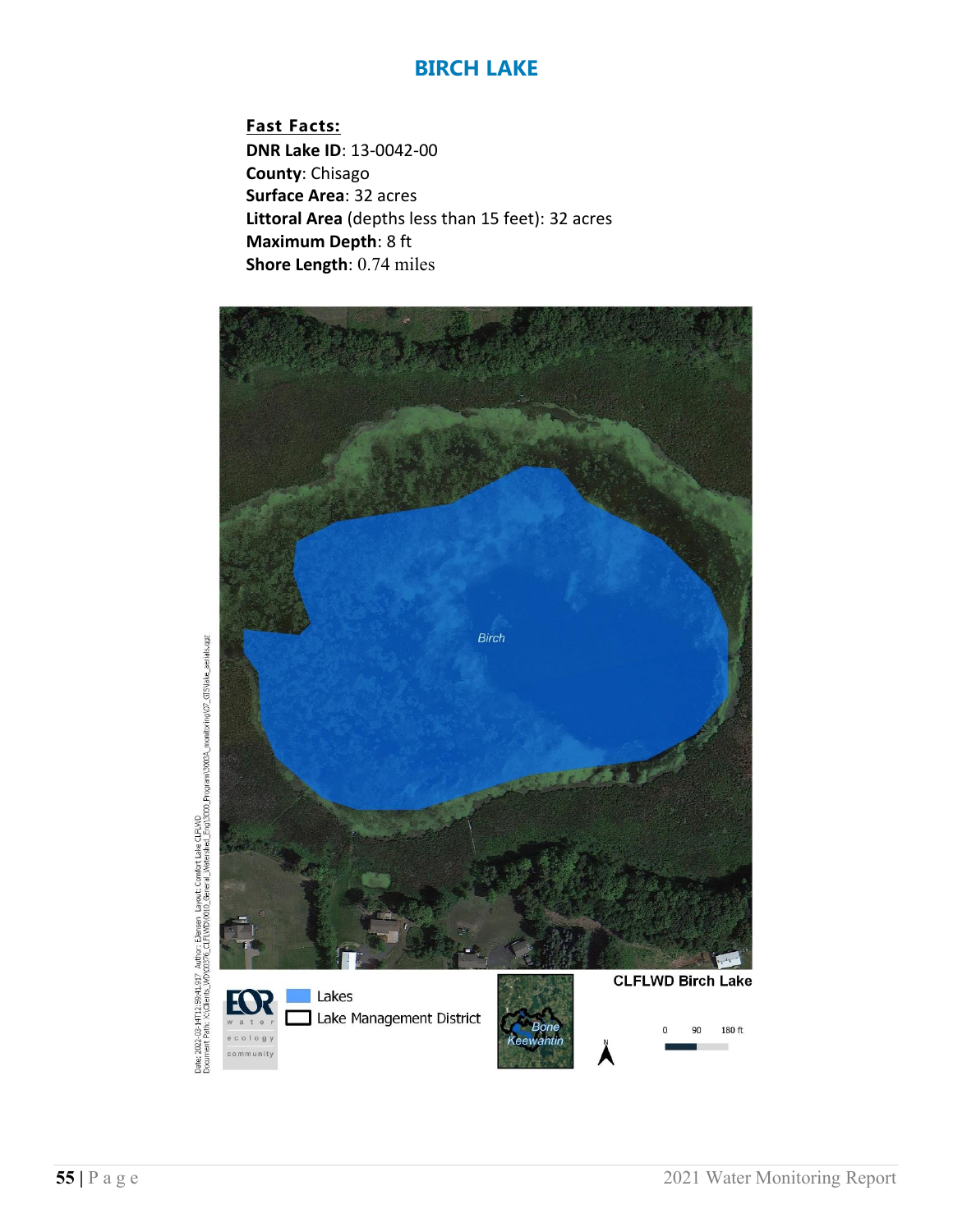# **2021 Surface Water Quality Summary**

### **Nutrients:**

*June-Sept. Average Total Phosphorus (TP, µg/L)*



**Algae:** *June-Sept. Average Chlorophyll-a (Chl-a, µg/L)*

**10.4 µg/L**



**Clarity:**  *June-Sept. Average Secchi Depth (Secchi, ft)*

**5.4 feet**





State standard are shown with a dashed red line. Phosphorus =  $60 \mu g/L$ , Chlorophyll-a =  $20$ µg/L, Secchi Depth = 3.3 feet. Sample points are shown in black dots. Points above the line are worse than the State standard. Points below the line are better than the State standard.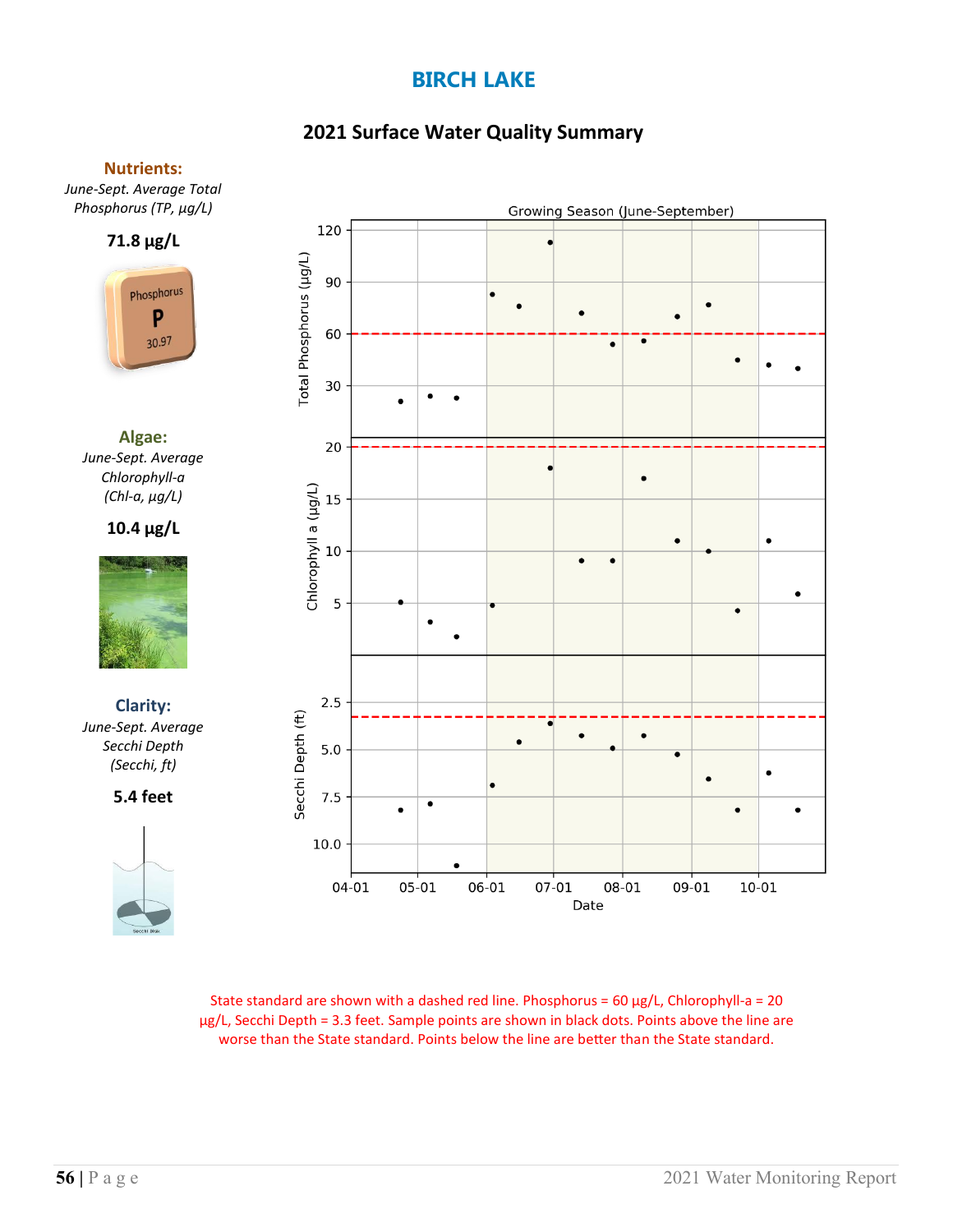### **Historical Water Quality Summary**

|                             | Phosphorus $(\mu g/L)$ | Chl-a $(\mu g/L)$ | Secchi (feet) |
|-----------------------------|------------------------|-------------------|---------------|
| <b>State Standard</b>       | < 60                   | < 20              | $>$ 3.3 feet  |
| 10-year Average (2012-2021) | 80.8                   | 13.2              | 5.0           |
| 2040 District Goal          | < 60                   | n/a               | > 3.3         |
| 5-year Average (2017-2021)  | 80.8                   | 13.2              | 5.0           |

#### **Nutrients:**

*June-Sept. Average Total Phosphorus (TP, µg/L)*



**Algae:** *June-Sept. Average Chlorophyll-a (Chl-a, µg/L)*



**Clarity:** *June-Sept. Average Secchi Depth (Secchi, ft)*





State standard are shown as the boundary between green and light blue. (Phosphorus =  $60 \mu g/L$ , Chlorophyll $a = 20$  µg/L, Secchi Depth = 3.3 feet. Growing season averages are shown as black points. Points in the green area are above the state standard. Points in the light blue area are better than the State standard.